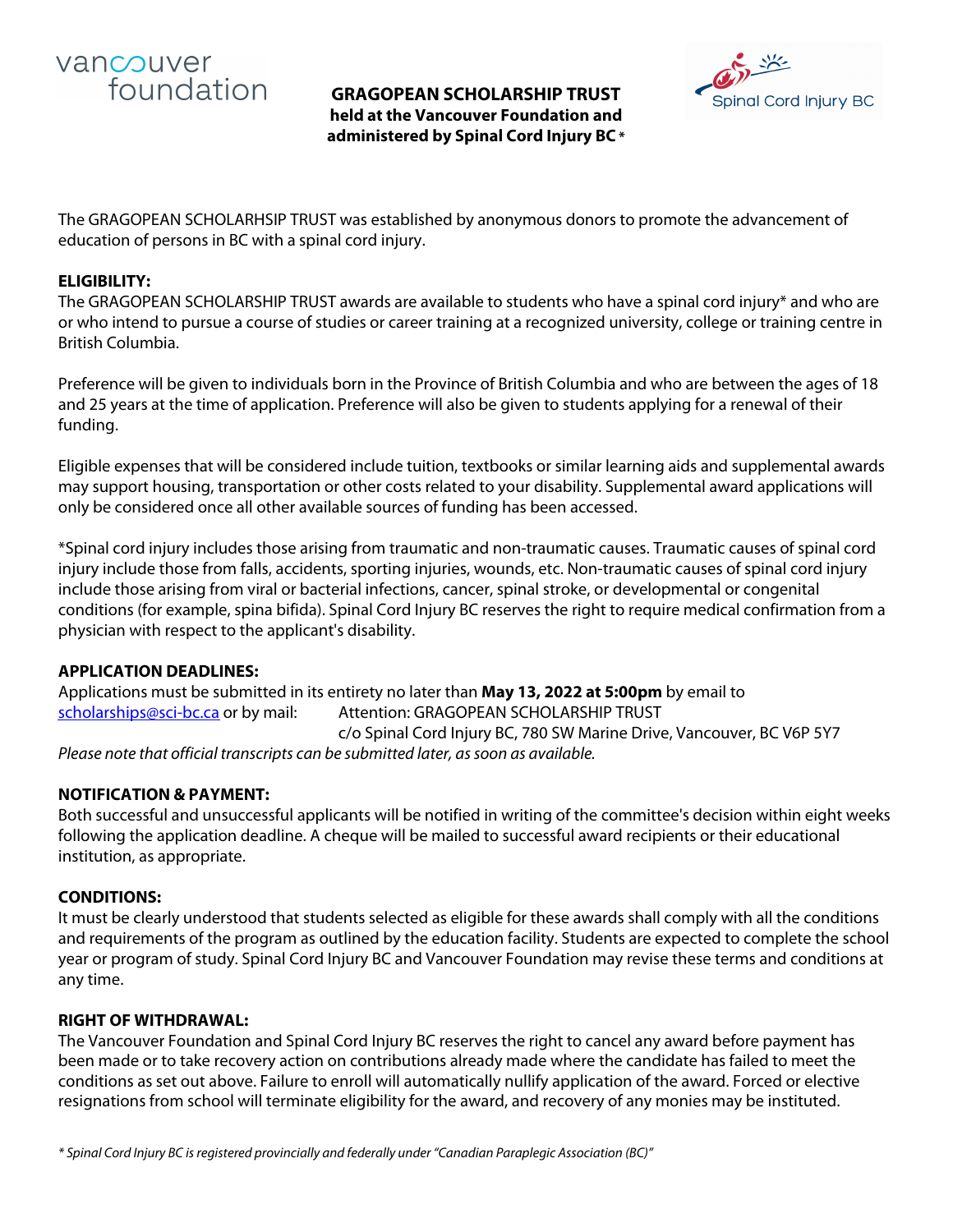

# **GRAGOPEAN SCHOLARSHIP TRUST BURSARY APPLICATION FORM**



Please refer to the scholarship fund overview to ensure you meet the eligibility criteria. Any questions should be directed to [scholarships@sci-bc.ca](mailto:scholarships@sci-bc.ca) This form must be completed and submitted with the required additional information as detailed by the application deadline date to:

> *Gragopean Scholarship Trust c/o Spinal Cord Injury BC 780 S.W. Marine Drive, Vancouver BC V6P 5Y7 [scholarships@sci-bc.ca](mailto:scholarships@sci-bc.ca)*

 $\bigcirc$  New Application  $\bigcirc$  Renewal Application

 *Please also forward my application to the BC Paraplegic Foundation's Scholarship Program*

### **APPLICANT INFORMATION:**

| <b>First Name</b>                                |                                                                                                 | Last Name                   |             | Middle Initial |  |  |
|--------------------------------------------------|-------------------------------------------------------------------------------------------------|-----------------------------|-------------|----------------|--|--|
| Social Insurance #                               |                                                                                                 | (required for tax purposes) |             |                |  |  |
| <b>Street Address</b>                            |                                                                                                 |                             |             |                |  |  |
| City                                             | Province                                                                                        |                             | Postal Code |                |  |  |
| Telephone                                        | E-mail Address                                                                                  |                             |             |                |  |  |
| Date of Birth                                    | Were you born in BC? $\bigcirc$ Yes $\bigcirc$ No                                               |                             |             |                |  |  |
|                                                  | If no, are you a Canadian Citizen or Permanent Resident?  ○ Yes ○ No ○ N/A                      |                             |             |                |  |  |
|                                                  | <b>DISABILITY INFORMATION:</b> (please refer to definition of spinal cord injury on first page) |                             |             |                |  |  |
|                                                  | Do you have a spinal cord injury (SCI)? $\bigcirc$ Yes $\bigcirc$ No                            |                             |             |                |  |  |
| If yes, what level is your injury (if known) $ $ |                                                                                                 |                             |             |                |  |  |
|                                                  | If yes, is your injury from a $\bigcirc$ traumatic or $\bigcirc$ non-traumatic cause?           |                             |             |                |  |  |
| Cause of disability:                             |                                                                                                 |                             |             |                |  |  |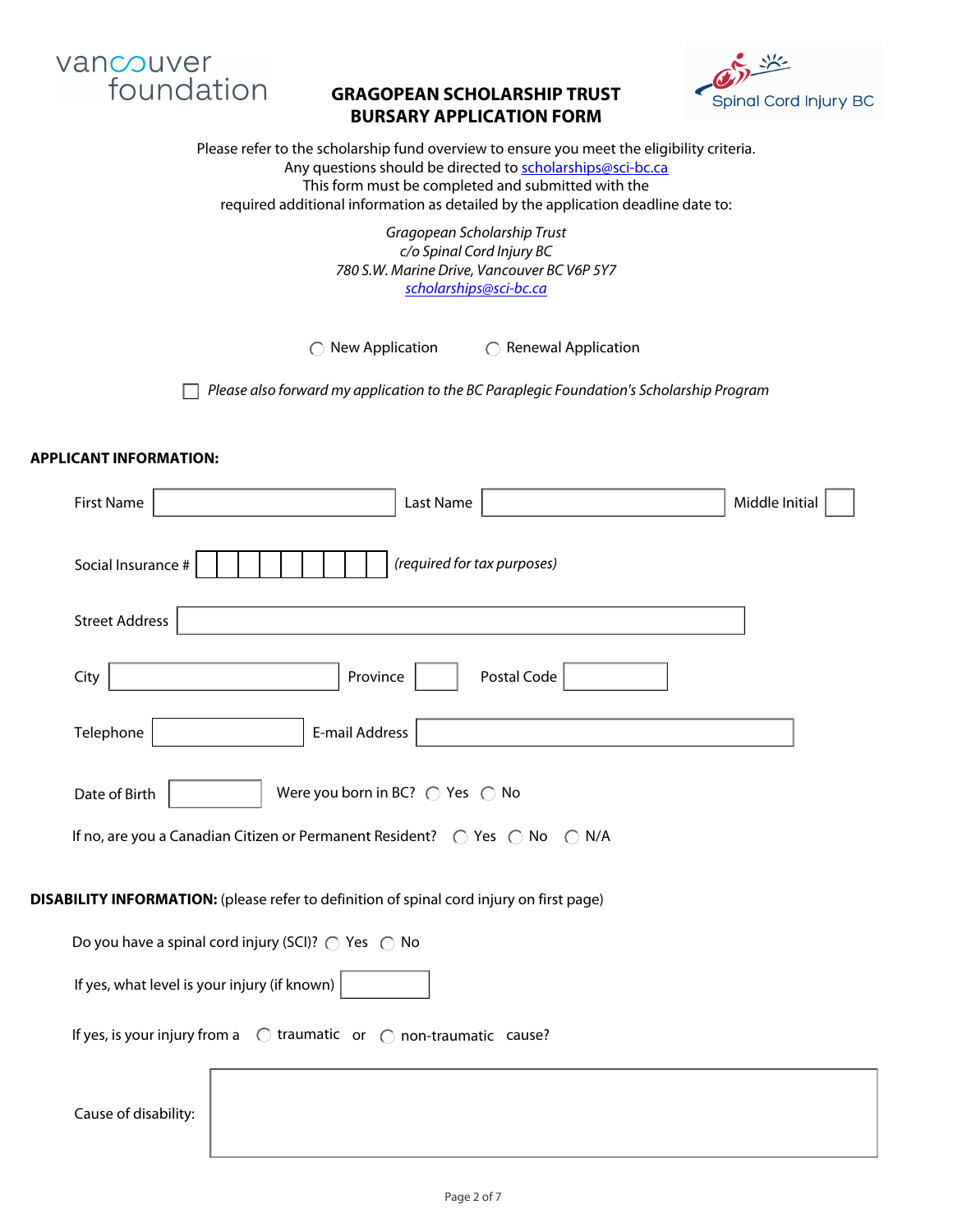## **EDUCATION INFORMATION:**

Education History (including high school):

| <b>TYPE OF INSTITUTION</b> | <b>HIGHEST LEVEL</b><br>COMPLETED | COURSE OF STUDY/<br>MAJOR/TRADE | CERTIFICATE, DIPLOMA,<br><b>TRADE PAPERS</b> | NAME & LOCATION OF<br>INSTITUTE/SCHOOL | <b>DATE</b><br>COMPLETED |
|----------------------------|-----------------------------------|---------------------------------|----------------------------------------------|----------------------------------------|--------------------------|
|                            |                                   |                                 |                                              |                                        |                          |
|                            |                                   |                                 |                                              |                                        |                          |
|                            |                                   |                                 |                                              |                                        |                          |
|                            |                                   |                                 |                                              |                                        |                          |
|                            |                                   |                                 |                                              |                                        |                          |
|                            |                                   |                                 |                                              |                                        |                          |

# Educational Goals:

 $\overline{\Gamma}$ 

Name of recognized Institution (university, college, technical institute etc.) you are planning to attend this year:

| (if assigned)<br>Student #:                                                                                                                                                           |
|---------------------------------------------------------------------------------------------------------------------------------------------------------------------------------------|
| Course of Study:                                                                                                                                                                      |
| Current Level or Year of Study:                                                                                                                                                       |
| Are you attending $\bigcirc$ Full-time $\bigcirc$ Part-time                                                                                                                           |
| <b>Starting Date:</b>                                                                                                                                                                 |
|                                                                                                                                                                                       |
| Have you at any point paused or discontinued your education for a period of time longer than an ordinary break between terms,<br>semesters or years?<br>$\bigcap$ Yes<br>$\bigcap$ No |
| Reason for pausing or discontinuing your education?                                                                                                                                   |
|                                                                                                                                                                                       |
|                                                                                                                                                                                       |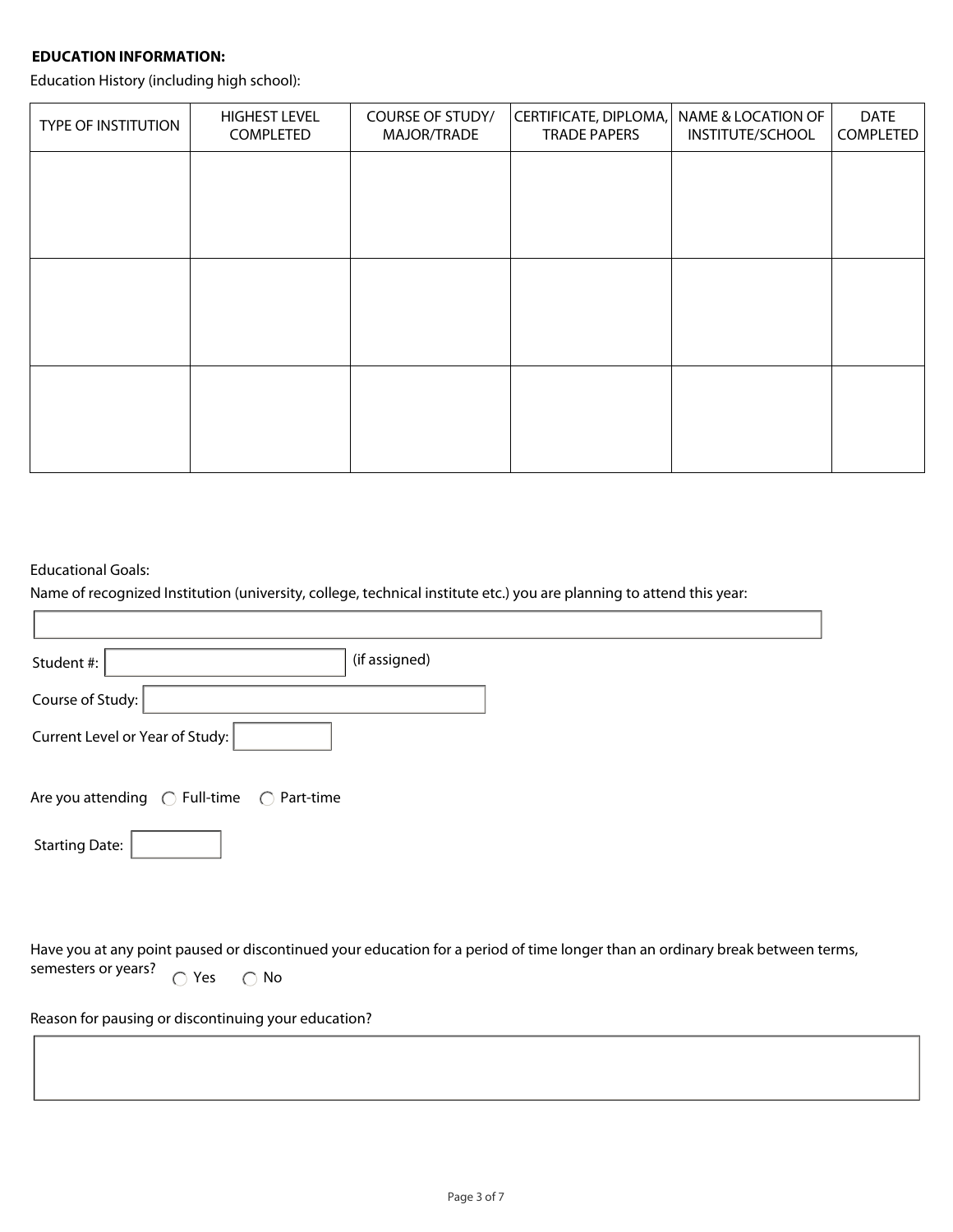#### **ADDITIONAL INFORMATION:**

Please list amount you require for the coming semester or program:

|  | uition |  |
|--|--------|--|
|  |        |  |

TERM 1 Fall 2022 TERM 2 Winter 2023 TERM 3 Summer 2023

| <b>TOTAL</b> |  | <b>TOTAL</b> |
|--------------|--|--------------|
|              |  |              |

| <b>Text Books/Learning Aids</b> |
|---------------------------------|
|                                 |

TERM 1 TERM 2 TERM 3

Please indicate if you have any other funding sources for your education

Please provide any other information regarding your eligibility and merit

**Applicants are responsible for ensuring that all necessary documentation, such as letters of reference and transcripts are received by the Gragopean Scholarship Trust Committee prior to the deadline.** 

**Incomplete applications will not be considered; please write N/A if a question is not applicable**

**Included:**

| $\Box$ Completed application form (renewal applicants need only provide any program or contact |  |  |  |
|------------------------------------------------------------------------------------------------|--|--|--|
| $\Box$ updates, as well as upcoming financial requirements)                                    |  |  |  |

**letter of reference from an educator or employer (new applications only)**

| $\Box$ All applicants must arrange for the Scholarships Committee to be mailed an official |
|--------------------------------------------------------------------------------------------|
| $\Box$ transcript to 780 SW Marine Drive, Vancouver BC V6P 5Y7                             |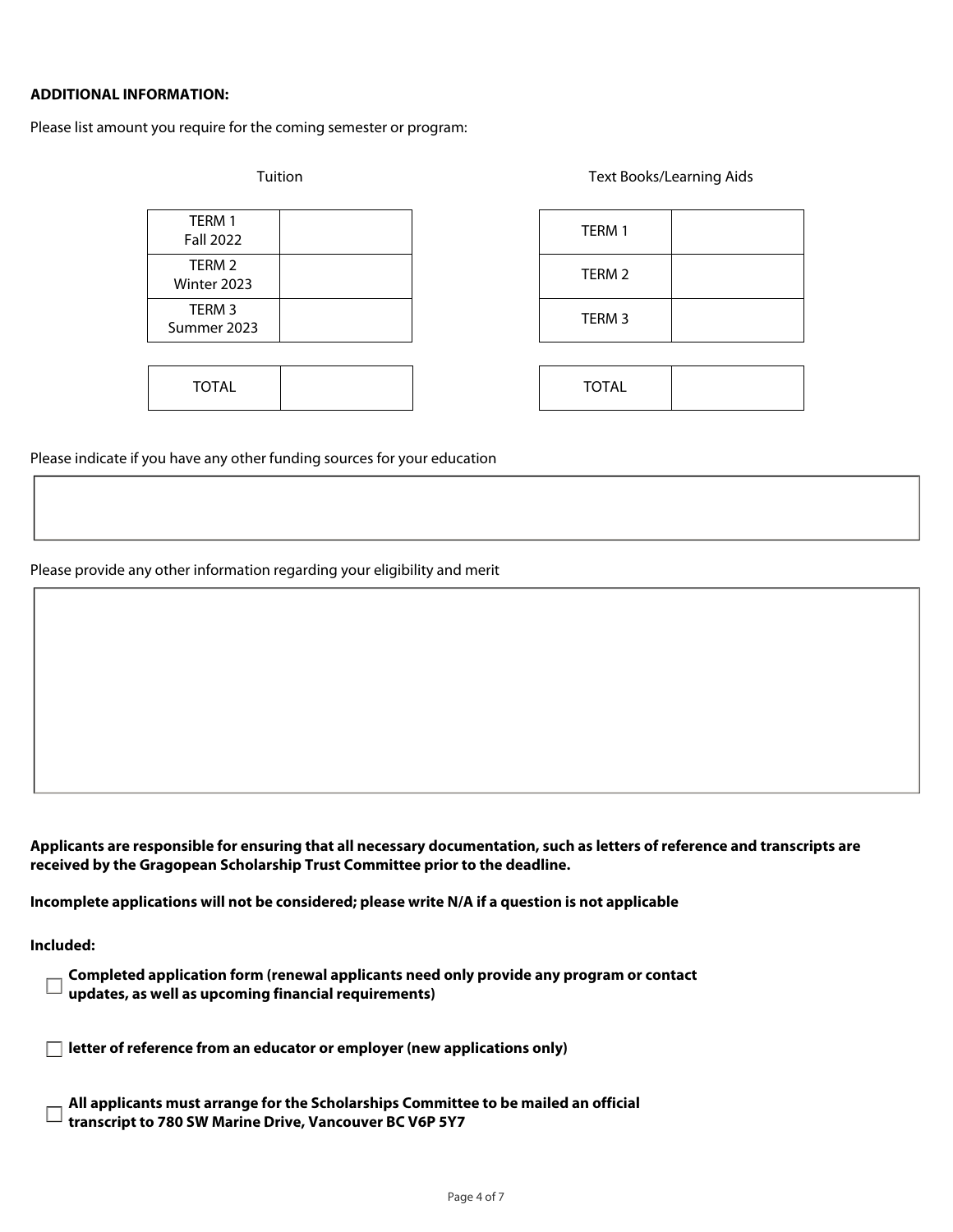#### *In signing this application, the applicant:*

- a. Recognizes that personal information submitted on this form is voluntary and hereby authorizes the release of such information for scrutiny by individuals at the Vancouver Foundation and the Canadian Paraplegic Association (BC) operating as Spinal Cord Injury BC, as a necessary step in processing this application; AND
- b. Confirms that to the best of their knowledge, the information provided in this application package is correct and authorizes the Vancouver Foundation and/or Spinal Cord Injury BC to verify the information as required, AND
- c. Understands that false or incomplete information will result in automatic disqualification of this application, AND
- d. Agrees to the publication of their name. photograph and award particulars in the Canadian Paraplegic Association (BC)/Spinal Cord Injury BC and/or Vancouver Foundation publications and website.

| Signature: | Date |  |
|------------|------|--|
|            |      |  |

 $\Box$  Yes, I would like to receive emails from SCI BC regarding events and opportunities

 $\Box$  Yes, I would like to receive emails from the Vancouver Foundation regarding the Foundation's work and funding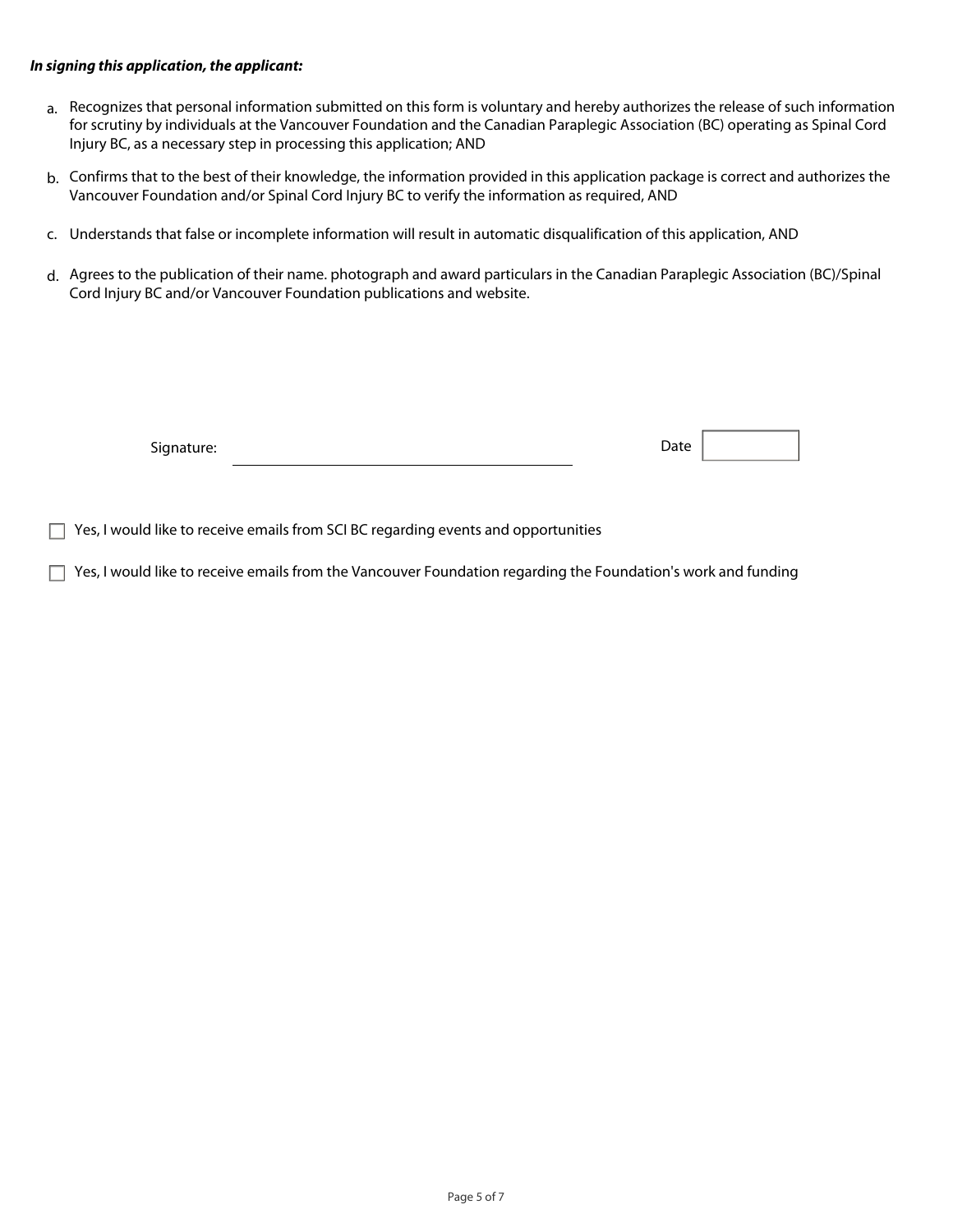

# **GRAGOPEAN SCHOLARSHIP TRUST SUPPLEMENTAL AWARD APPLICATION**



Please refer to the scholarship overview to ensure that you meet the eligibility criteria.

This form must be completed and submitted with the bursary application by the applicable deadline date to:

**Gragopean Scholarship Trust**  780 S.W. Marine Drive, Vancouver BC V6P 5Y7 [scholarships@sci-bc.ca](mailto:scholarships@sci-bc.ca)

Successful Gragopean Scholarship Trust applicants may also be eligible for supplemental awards to assist with other expenses to directly and indirectly support their education. These expenses may include costs for housing (residence or campus proximity) and transportation to/from school, expenses for attendant care and note-taking while in class or during study sessions, etc.

Supplemental award applications will only be considered once all other available sources of funding have been accessed. Questions regarding other potential funding for expenses other than tuition and books/learning aids can be obtained by contacting Spinal Cord Injury BC's InfoLine: 1-800-689-2477 or [info@sci-bc.ca](mailto:info@sci-bc.ca)

#### **APPLICANT:**

| $- \cdot$<br>.<br>. | $\sim$<br>. | WU 14<br>. |  |
|---------------------|-------------|------------|--|
|                     |             |            |  |

#### **FINANCIAL INFORMATION:**

Please list all sources of income:

| SOURCE | <b>AMOUNT</b> |
|--------|---------------|
|        |               |
|        |               |
|        |               |
|        |               |
|        |               |